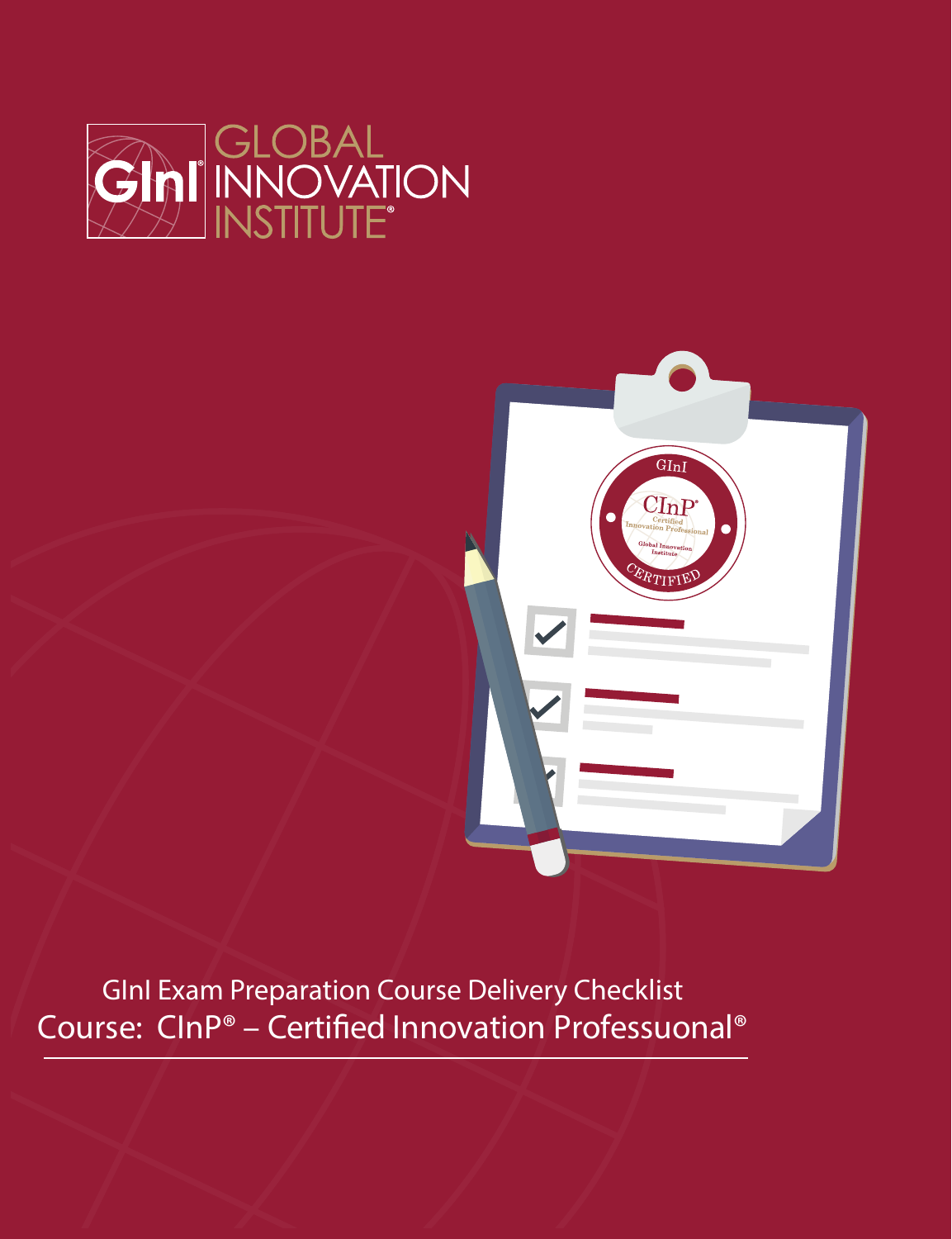



# **GInI® Exam Preparation Course Delivery Checklist Course: CInP® – Certified Innovation Professional®**

GInI<sup>®</sup> – the Global Innovation Institute<sup>®</sup> – operates the most comprehensive and professionally managed evidence-based innovation certification and accreditation program anywhere in the world – for both individuals and businesses.

GInI<sup>®</sup> is the only innovation certification body in the world that has employed the role delineation study process to establish its certification examinations. GInI<sup>®</sup> has likewise established a series of globally-recognized exam preparation courses designed for preparing individuals to take each certification exam. GInI's **Authorized Providers** deliver GInI's **certification** and **accreditation programs** to individuals and businesses all over the world.

### Both **Authorized Training Providers® (ATPs®)** and **Authorized Innovation Providers® (AInPs®)** deliver **GInI's certification programs** to **individual professionals**:

- Certified Innovation Professional<sup>®</sup> ClnP<sup>®</sup>.
- Certified Design Thinking Professional<sup>®</sup> CDTP<sup>®</sup>.
- Certified Innovation Strategist® ClnS®.
- Certified Chief Innovation Officer® CCInO®.
- Authorized innovation Assessor® AlnA®.

GInI **Authorized Innovation Providers® (AInPs®)**, using GInI **Authorized Innovation Assessors® (AInAs®)** also deliver GInI's **accreditation programs** to **business organizations**:

- Certified Innovative Organization® CInOrg®.
- Accredited Innovation Lab® AInL®.
- Accredited Business Incubator® ABI®.
- Accredited Accelerator Program<sup>®</sup> AAP<sup>®</sup>.
- Innovation Endorsement® InE®.
- Accredited Innovation Training Program<sup>®</sup> AInTP<sup>®</sup>.

*The following series of checklists are intended to aid GInI's Authorized Providers in preparing for and delivering GInI's Certified Innovation Professional (CInP)® exam preparation course. By carefully following these step*  by step checklists, the Provider should be able to deliver this course with full confidence that the course will *achieve its intended outcomes.*

*These checklists address the specifics of delivering the Certified Innovation Professional (CInP)® course. For instructions on how to prepare for and market all GInI exam preparation courses generally, and likewise on how to deliver and conclude these courses, please refer to the GInI Course Delivery Checklist.*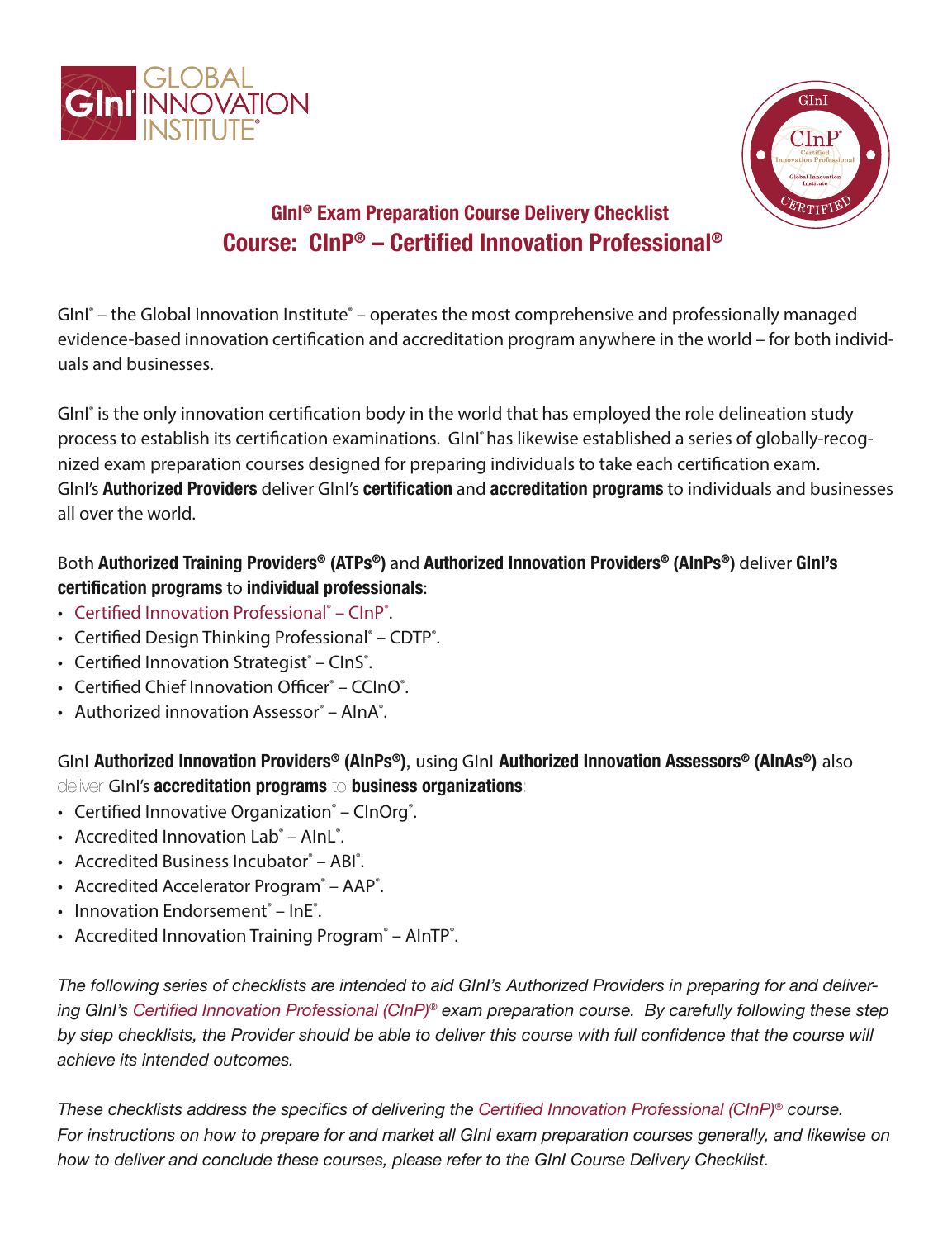

#### Understand the duration, structure, format, and outcomes of the CInP<sup>®</sup> exam preparation course.

| Understand the<br>intended duration<br>of the course.                                 | The CInP <sup>®</sup> exam preparation course is intended to be delivered as a<br>4-day course with at least 7 hours of contact time each day.<br>If desired, Providers may add additional class time to spend more time<br>on select topics in order to explore them in greater detail.                                                                                                                                                                                                                                                                                                                                                                                                                                                                                                   |  |
|---------------------------------------------------------------------------------------|--------------------------------------------------------------------------------------------------------------------------------------------------------------------------------------------------------------------------------------------------------------------------------------------------------------------------------------------------------------------------------------------------------------------------------------------------------------------------------------------------------------------------------------------------------------------------------------------------------------------------------------------------------------------------------------------------------------------------------------------------------------------------------------------|--|
| Understand the<br>intended team<br>structure of the<br>course.                        | Course participants are to be divided into teams, as they will be working<br>together as teams for the majority of the course exercises.<br>The ideal team size is 5, though it is acceptable for team size to vary<br>between 4 and 6.                                                                                                                                                                                                                                                                                                                                                                                                                                                                                                                                                    |  |
| Understand the<br>intended classroom<br>format for the<br>course.                     | The intended classroom format for this course is to arrange a serious of<br>round tables about the room where each team will sit together at their<br>table.<br>Ensure that each team can adequately see and hear the instructor at<br>the front of the room.                                                                                                                                                                                                                                                                                                                                                                                                                                                                                                                              |  |
| Understand the<br>expected outcomes<br>for the course.                                | The expected outcomes of the CInP° course are that:<br>1. Participants are properly exposed to the topical content<br>of the course through a clear explanation of each topic.<br>2. Participants are able to develop a useable understanding<br>of the course content.<br>This is augmented by:<br>a) Deeper instructor explanation<br>(for example, by answering clarifying questions).<br>b) Additional classroom discussion amongst participants.<br>c) Application of the hands-on exercises provided in the Course<br>Exercise Book and Case Study materials.<br>d) Further review and study of the Course Workbook content.<br>3. Participants are ultimately able to complete and pass the ClnP <sup>®</sup><br>exam so as to obtain formal certification as a CInP <sup>®</sup> . |  |
| Ensure your Instruc-<br>tor meets the qualifi-<br>cations for teaching<br>the course. | Your instructor must meet both of the following qualifications:<br>1. Hold current certification with Glnl <sup>®</sup> .<br>2. Have studied the entire AInMB °/ confident in its understanding.                                                                                                                                                                                                                                                                                                                                                                                                                                                                                                                                                                                           |  |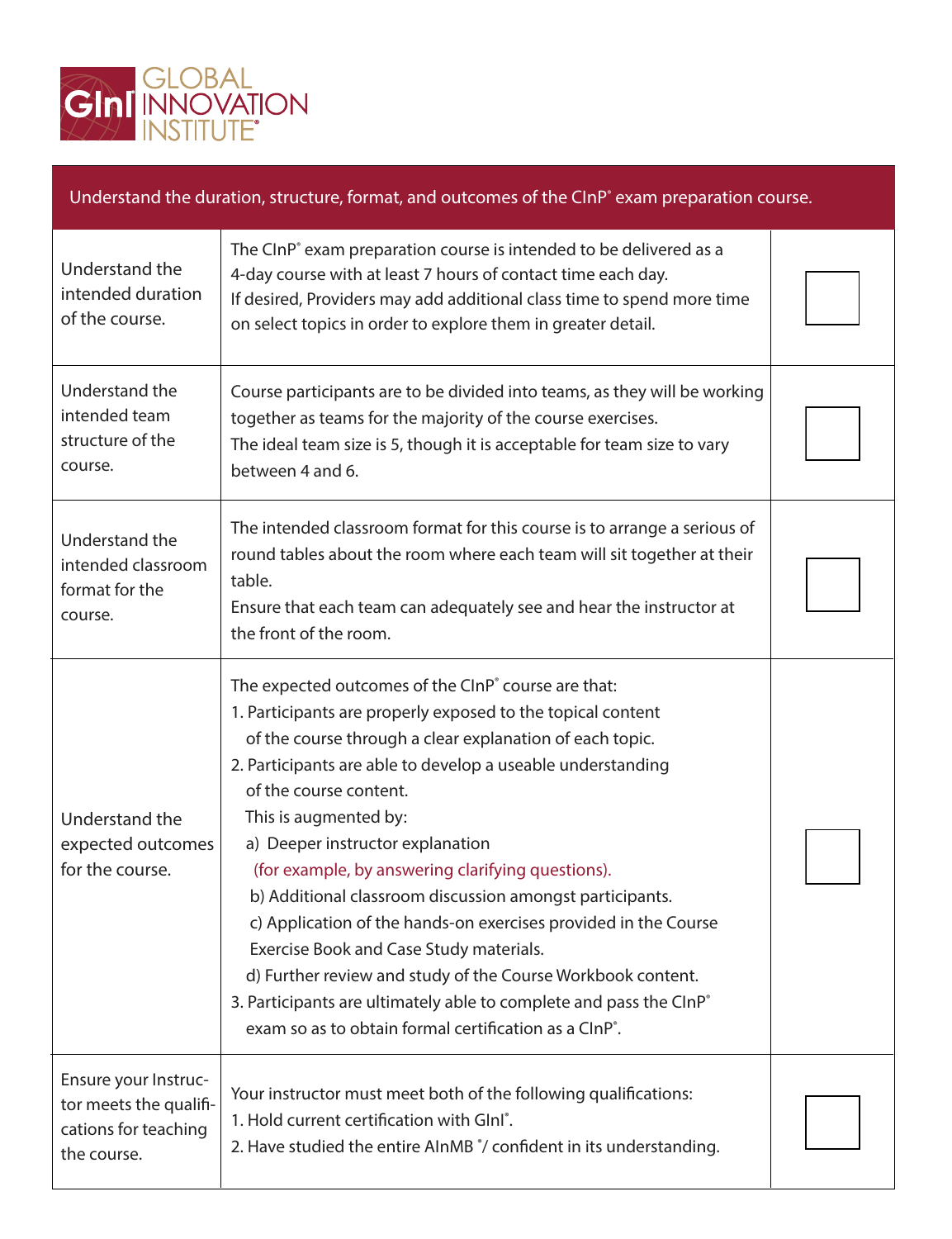

| Assemble the core materials required to deliver the CInP <sup>®</sup> exam preparation course. |                                       |             |  |
|------------------------------------------------------------------------------------------------|---------------------------------------|-------------|--|
| Item                                                                                           | <b>Number</b>                         | Format      |  |
| AlnP° Guidebook for the ClnP° course.                                                          | One only - for the Provider.          | <b>PDF</b>  |  |
| Instructor's Guidebook for the CInP° course.                                                   | One only - for your instructor.       | <b>PDF</b>  |  |
| Course Outline for the CInP° course.                                                           | One only - for your instructor.       | <b>XLSX</b> |  |
| Presentation Deck for the CInP° course.                                                        | One only - for your Instructor.       | <b>PPTX</b> |  |
| Core Innovation Team Interview Cards for<br>the ClnP° course.                                  | One each for your Instructor.         | <b>PDF</b>  |  |
| Course Workbook for the CInP <sup>®</sup> course.                                              | One hardcopy for each<br>participant. | <b>PDF</b>  |  |
| Course Exercise Guide for the CInP®<br>course.                                                 | One hardcopy for each<br>participant. | <b>PDF</b>  |  |
| Glnl <sup>®</sup> Persona Pro Forma.                                                           | One softcopy for each<br>participant. | <b>PPTX</b> |  |
| CInP <sup>®</sup> Financial Pro Forma.                                                         | One softcopy for each<br>participant. | <b>XLSX</b> |  |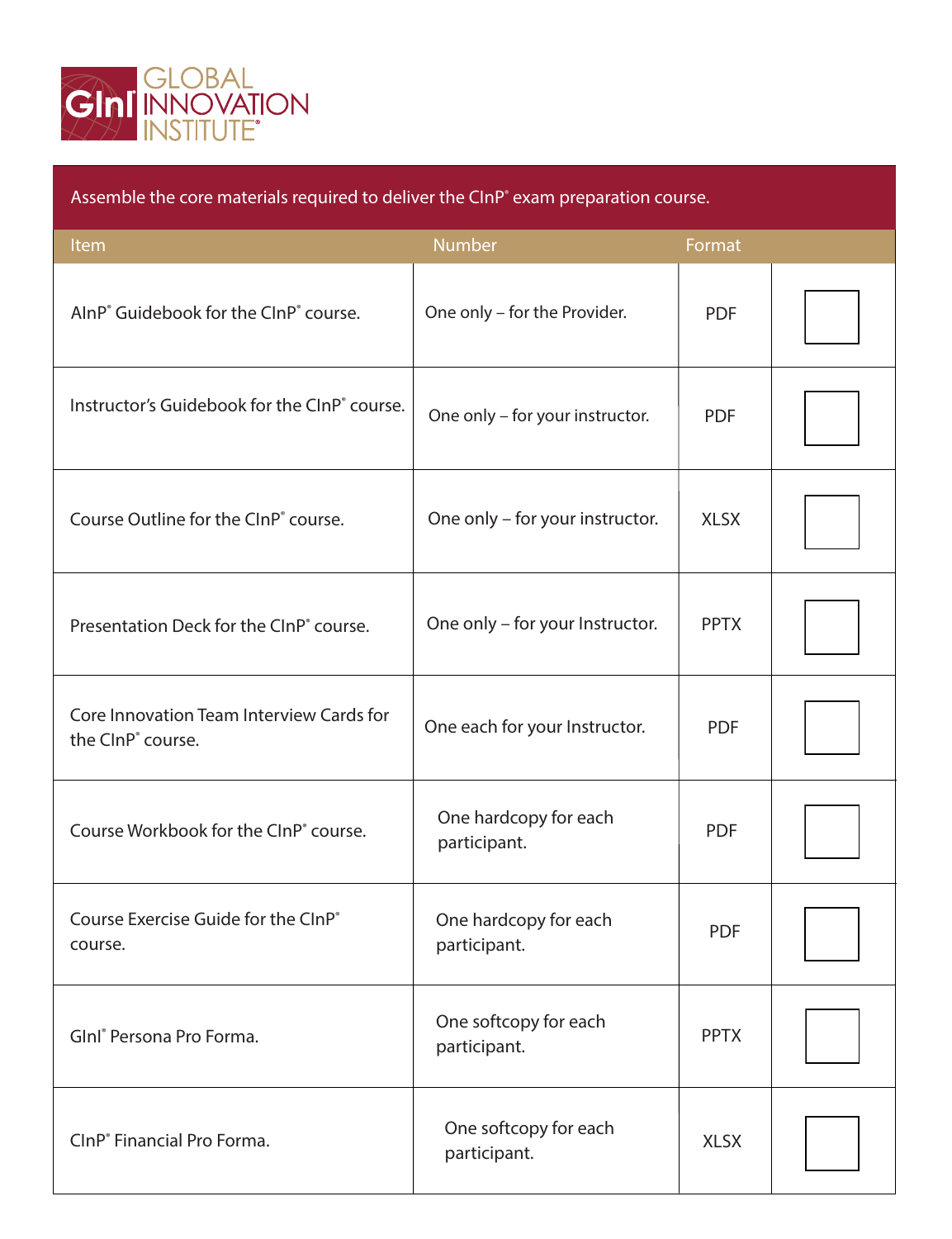

### Assemble the wall and table posters required to deliver the CInP® exam preparation course.

| Item                                                                    | Number                                | Format      |  |
|-------------------------------------------------------------------------|---------------------------------------|-------------|--|
| Wall Poster -<br>Glnl <sup>®</sup> Oblique Examination Process.         | One only - to hang on a<br>room wall. | <b>JPEG</b> |  |
| Wall Poster -<br>GInl <sup>®</sup> Brainstorming Guidelines.            | One only - to hang on a<br>room wall. | <b>JPEG</b> |  |
| Wall Poster -<br>Glnl <sup>®</sup> Innovation Project Workflow Chart.   | One only - to hang on a<br>room wall. | <b>JPEG</b> |  |
| Wall Poster -<br>Glnl <sup>®</sup> Innovation Management System - InMS. | One only - to hang on a<br>room wall. | <b>JPEG</b> |  |
| Table Poster -<br><b>GInl<sup>®</sup> Team Formation Guidelines.</b>    | One only - to hang on a<br>room wall. | <b>JPEG</b> |  |
| Table Poster -<br>Glnl <sup>®</sup> Persona Pro Forma.                  | One per<br>team / table.              | <b>JPEG</b> |  |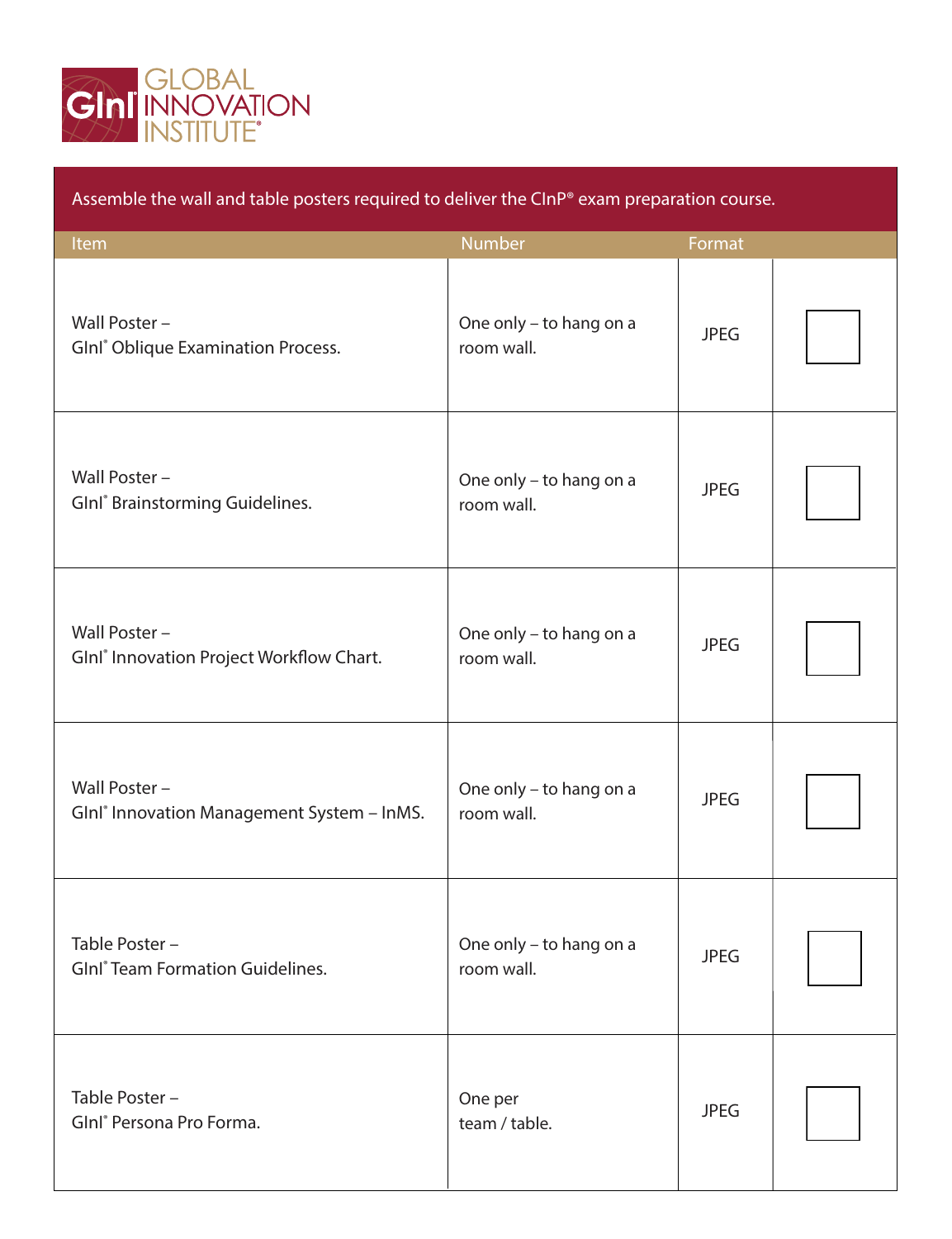

| Assemble the ancillary materials required to deliver the CInP® exam preparation course. |                                                       |  |  |
|-----------------------------------------------------------------------------------------|-------------------------------------------------------|--|--|
| Item                                                                                    | Number                                                |  |  |
| Easel stand.<br>Ideally with an integral whiteboard surface.                            | One per team / table.<br>Plus one for the instructor. |  |  |
| Flip Chart.<br>To be placed on each team's easel stand.                                 | One per team / table.<br>Plus one for the instructor. |  |  |
| Post-It Notes - multiple pad colors.                                                    | 4 - 5 pads per team / table.<br>Vary the pad colors.  |  |  |
| Markers - Whiteboard / Universal -<br>multiple marker colors.                           | 2 - 3 per team / table.<br>Vary the marker colors.    |  |  |
| Colored Sticker Dots-<br>3 or more colors - for harvesting.                             | 1 set per team / table<br>minimum of 3 colors.        |  |  |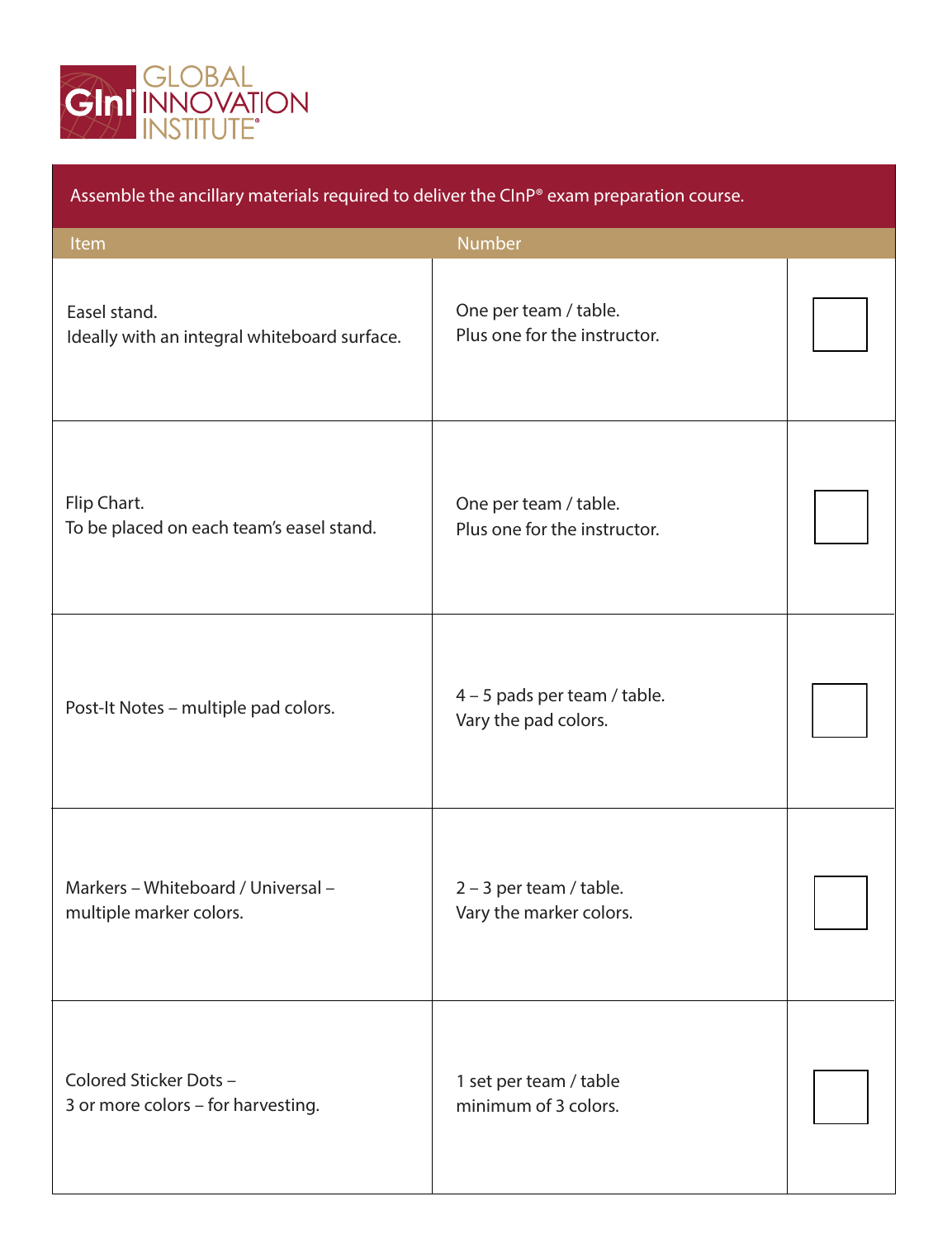

## Suggested books for the Course Instructor to read.

| <b>Title</b>                                                                                                    | Author(s)                                         | <b>Topic</b>                            |  |
|-----------------------------------------------------------------------------------------------------------------|---------------------------------------------------|-----------------------------------------|--|
| The Innovator's DNA:<br>Mastering the Five Skills of Disruptive Innova-<br>tors.                                | Jeff Dyer<br>Hal Gregersen<br>Clayton Christensen | The Five<br>Discovery Skills            |  |
| Lateral Thinking:<br>Creativity Step by Step.                                                                   | <b>Edward De Bono</b>                             | Creativity<br>Method                    |  |
| <b>Six Thinking Hats.</b>                                                                                       | <b>Edward De Bono</b>                             | Creativity<br>Method                    |  |
| The Design of Everyday Things:<br>Revised and Expanded Edition.                                                 | Don Norman                                        | Design / Design<br>Research             |  |
| The Lean Startup:<br>How Today's Entrepreneurs Use Continuous<br>Innovation.                                    | <b>Eric Ries</b>                                  | Lean Startup<br>Method                  |  |
| <b>What Customers Want:</b><br>Using Outcome-Driven Innovation to Create<br>Breakthrough Products and Services. | <b>Anthony Ulwick</b>                             | Outcome-<br><b>Driven</b><br>Innovation |  |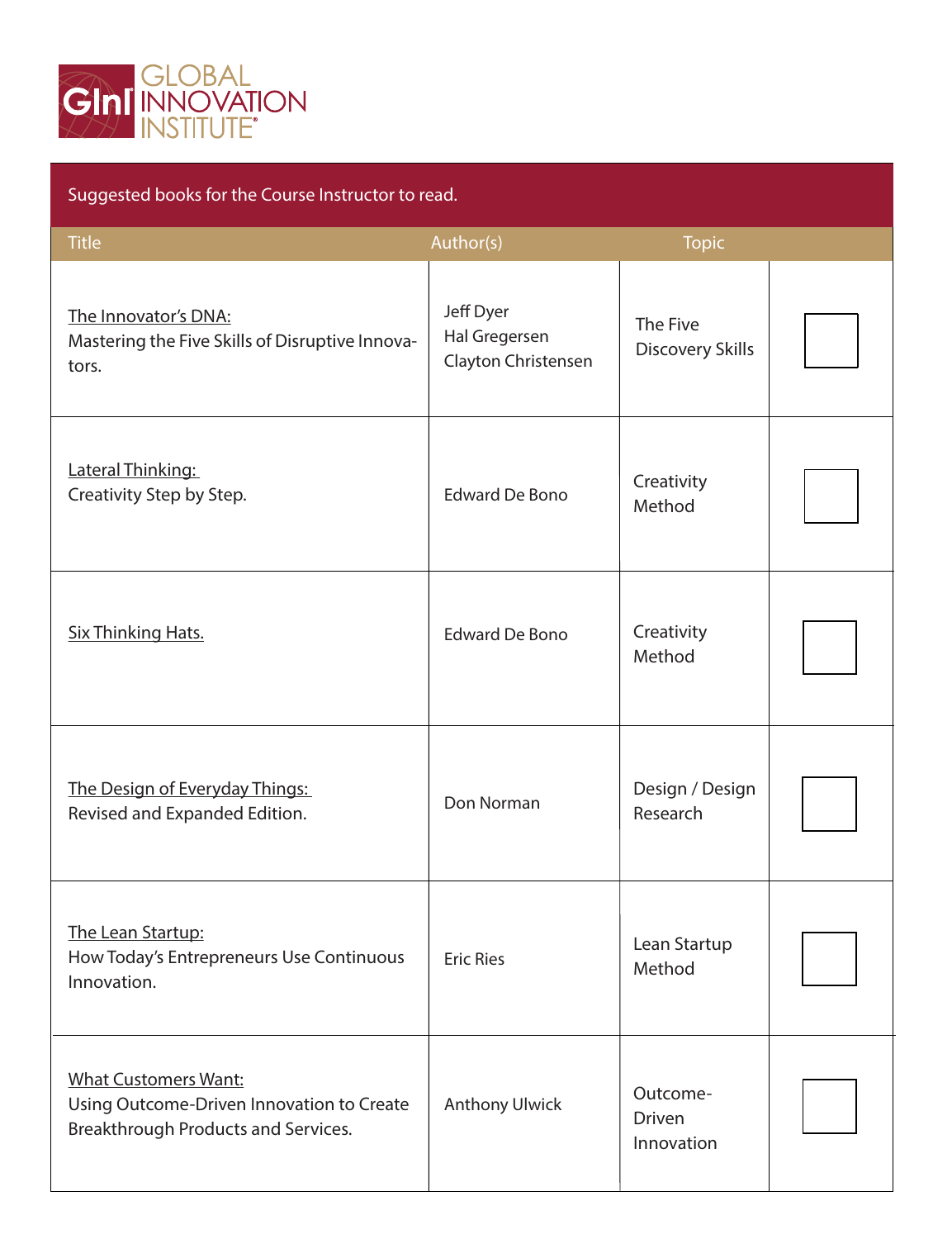

| Plan and prepare for delivering the $C_{\text{LP}}^{\circ}$ exam preparation course. |                                                                                                                                                                                                                                                                                                                                                                                                                                                                                                                                                                                            |  |  |
|--------------------------------------------------------------------------------------|--------------------------------------------------------------------------------------------------------------------------------------------------------------------------------------------------------------------------------------------------------------------------------------------------------------------------------------------------------------------------------------------------------------------------------------------------------------------------------------------------------------------------------------------------------------------------------------------|--|--|
| Establish a detailed<br>agenda for the course.                                       | This will involve a detailed agenda prescribing the times for<br>introductions, recaps, lessons, Q&A sessions, exercises,<br>breaks, meals, and summarizations.                                                                                                                                                                                                                                                                                                                                                                                                                            |  |  |
| Plan out the logistics for<br>the course, and for each<br>day within the course.     | - This will involve creating detailed plans for the following:<br>• Course location / venue<br>(including ensuring that participants have been provided<br>with directions on how to locate the venue, and any<br>special instructions they will require for parking, sign-in,<br>$etc.$ ).<br>• Overall length of the course, in number of days.<br>• The detailed schedule for each day – times and durations<br>for starts, breaks, lunch, ending, etc.<br>- Classroom set up - tables, chairs, whiteboards, posters,<br>exercise materials, instructor lectern, projector, audio, etc. |  |  |